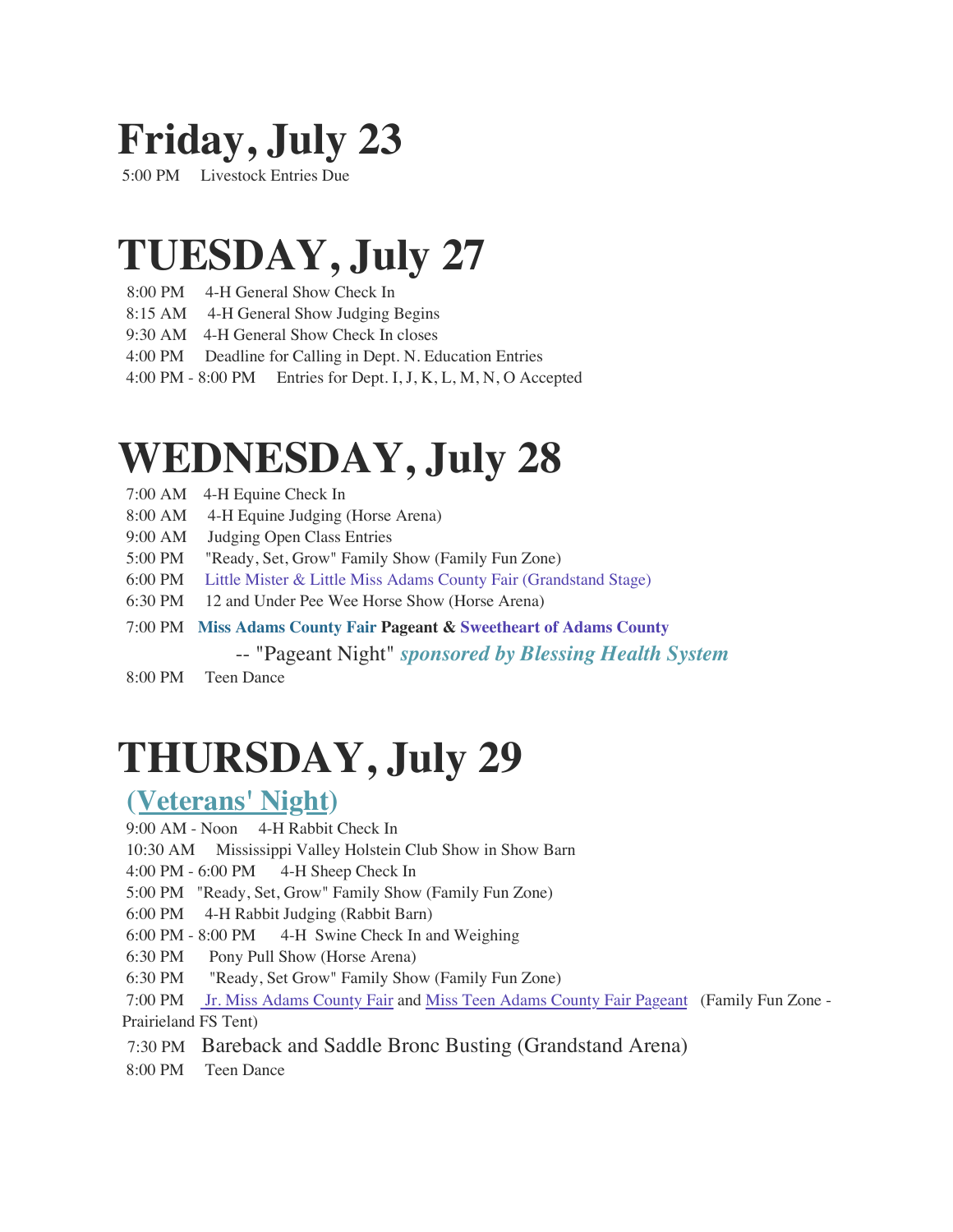# **FRIDAY, July 30**

| 9:00 AM<br>Society & Open Youth Horse Show (Horse Arena)                                 |  |
|------------------------------------------------------------------------------------------|--|
| $11:00$ AM<br>White Parks Show                                                           |  |
| 12:00 Noon Weigh Open Class Wether Sheep                                                 |  |
| 12:00 Noon Weighing 4-H Sheep                                                            |  |
| 12:00 Noon 4-H Sheep Projects Judging                                                    |  |
| Noon -6:00PM Round Barn Open                                                             |  |
| 4-H Dairy Judging<br>1:00 PM                                                             |  |
| 4:00 PM<br>4-H Master Showmanship Contest                                                |  |
| 5:00 PM<br>Open Class Beef Entries in Place                                              |  |
| 5:00 PM<br>Sawing, Threshing, and Steam Engine Demonstration                             |  |
| 5:00 PM<br>Open Horse Speed Show (Horse Arena)                                           |  |
| 5:30 PM<br>"Ready, Set, Grow" Family Show (Family Fun Zone)                              |  |
| 5:30 PM<br>Watermelon Feed in the hospitality tent - Republican Party                    |  |
| 4-H Beef Check in Deadline<br>6:00 PM                                                    |  |
| 7:00 PM<br>"Ready, Set, Grow" Family Show (Family Fun Zone)                              |  |
| <b>Bull Riding - Sponsored by Little Jess Chrysler, Jeep, Dodge &amp; Ram</b><br>7:30 PM |  |
|                                                                                          |  |

- 7:30 PM **[Illinois State Fair Karaoke Contest](https://www2.illinois.gov/statefair/competitions/Pages/karaoke-contest.aspx)** (Family Fun Zone -Prairieland FS Tent)
- 8:00 PM Teen Dance

#### **SATURDAY, July 31**

- 7:00 AM All Beef to be in Stalls with Health Certificate in hand
- TBA AM Adult Co-ed Sand Volleyball Tournament (East of Beer Tent)
- 8:00 AM Open Sheep Judging
- 8:00 AM 4-H Swine Judging (Swine Barn)
- 8:00 AM Open Dairy Judging
- 9:00 AM 4-H/Open Beef Weigh In
- 9:00 AM Open Western Horse Show (Horse Arena)
- 9:00 AM Open Class Rabbit Judging
- 9:00 AM ABGA Sanctioned Goat Show
- 10:00 AM 4:00 PM "Nauvoo on the Road"
- 10:00 AM Sawing, Threshing, Soap Making, Steam Engine and Blacksmith Demo
- 11:00 AM 11:45 AM Registration for **[Baby Contest](http://weebly-link/281143919853303977)** (Domestic Arts Building)
- 12:00-12:45 PM Adams County Beef Producers Bags Tournament Registration (Beer Tent)
- 12:00PM 6:00 PM Round Barn Open
- 12:00 Noon **[Baby Contest](http://weebly-link/281143919853303977)** (Family Fun Zone Prairieland FS Tent )
- 12:00 Noon Olde Tyme Association Ice Cream Contest
- 12:00 Noon Jr. Beef Show to begin after Open Dairy Show
- 1:00 PM Adams County Beef Producers Bags Tournament (Beer Garden)
- 1:00 PM 5:00 PM \$17 Armband Carnival Ride Promotion and \$1 Kids Rides
- 2:00 PM "Ready, Set, Grow" Family Show (Family Fun Zone)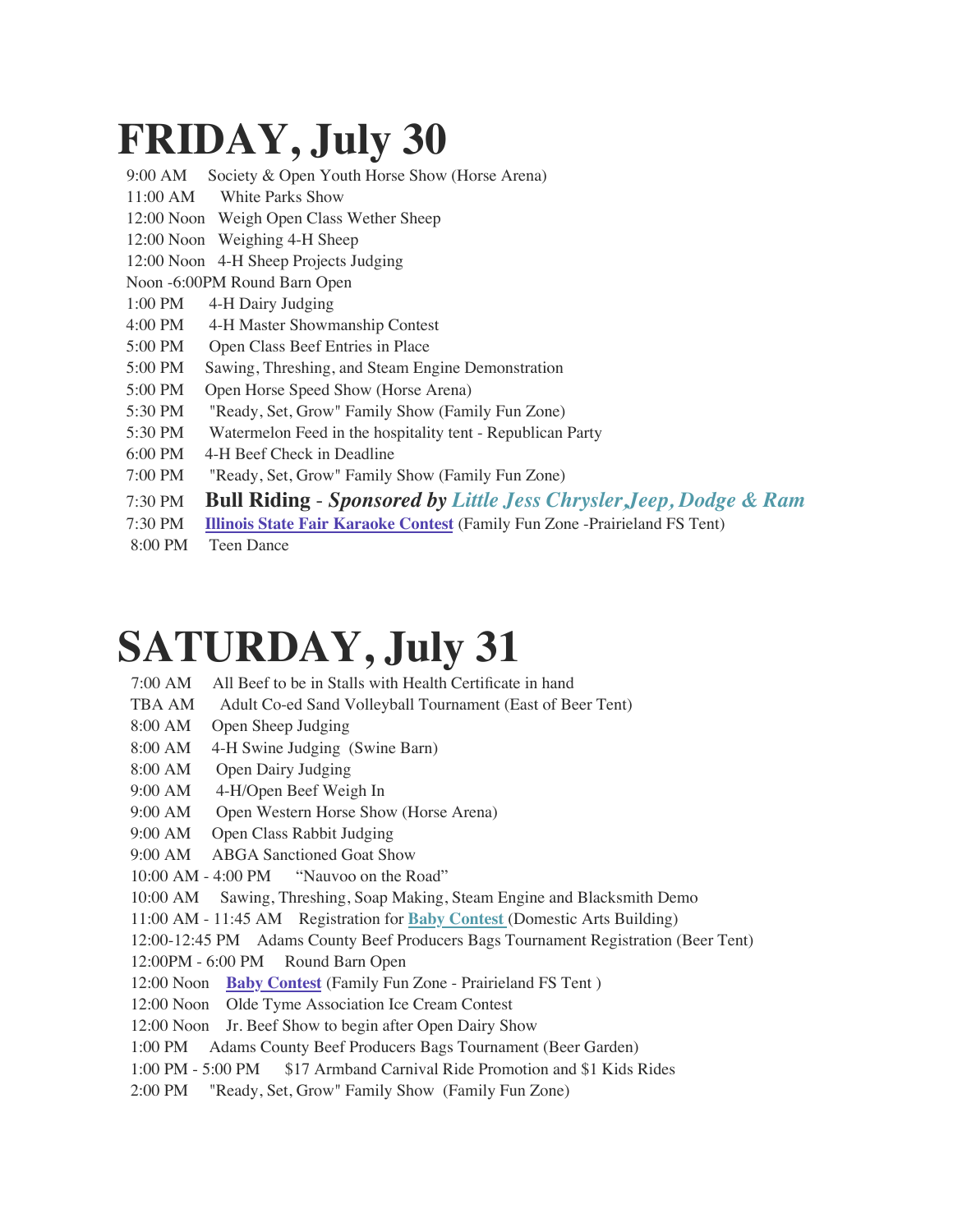- 2:30 PM Olde Tyme Parade
- 4:00 PM "Ready, Set, Grow" Family Show (Family Fun Zone)
- 5:00 PM Sawing and Threshing
- 5:00 PM Corn Feed (Hospitality Tent) by Chuck Venvertloh
- 6:00 PM "Ready, Set, Grow" Family Show (Family Fun Zone)
- 6:30 PM Team Sorting (Horse Arena)
- 6:30 PM **"Blacktop South" opens in Grandstand arena -** *Sponsored by [Gem City Ford](http://www.gemcityford.com/)*
- 8:00 PM **"Roots and Boots" Tour -** *Sponsored by [Gem City Ford](http://www.gemcityford.com/)*
- 9:00 PM Teen Dance (Dance will begin  $\frac{1}{2}$  hour after end of Jr. Beef Show)
- 9:00 PM Band "Blacktop South" in Beer Garden immediately following Concert

#### **SUNDAY, August, 1**

- 7:30 AM Catholic Mass (Family Fun Zone Prairieland FS Tent)
- 9:00 AM Union Church Service (Family Fun Zone Prairieland FS Tent)
- 9:30 AM **[Funnel Cake 5K Race](https://quincyymca.net/funnel-cake-5k/)**
- 10:00 AM ABGA Sanctioned Goat Show
- 10:30 AM Team Roping (Horse Arena)
- 11:00 AM 1:00 PM Ham & Bean Dinner
- 11:00 AM Garden Tractor Pull
- 11:30 AM Open Pee Wee Calf Show
- 12:00 Noon 6:00 PM Round Barn Open
- 12:30 PM Open Beef Judging
- 1:00 PM "Ready, Set, Grow" Family Show (Family Fun Zone)
- 2:30 PM Olde Tyme Parade
- 3:00 PM 5:00 PM Carnival Buddy Day 2 Rides for Price of 1
- 3:00 PM **[4-H Fight to the Finish](http://weebly-link/273437507343733688)**
- 4:00 PM "Ready, Set, Grow" Family Show (Family Fun Zone)
- 4:00 PM **Modified Farm Stock Tractor Pull (Grandstand Arena) - Sponsored by the Quincy Herald Whig**
- 4:00 PM 6:00 PM 4-H Goats Check In and Weighing
- 5:00 PM Sawing and Threshing
- 6:00 PM "Ready, Set, Grow" Family Show (Family Fun Zone)
- 6:00 PM **ITPA Tractor Pull (Grandstand Arena)**

#### **- Sponsored by the Quincy Herald Whig**

- 8:00 PM Swine released
- 8:00 PM Teen Dance

### **MONDAY, August 2**

- 8:00 AM Open Class Beef Judging
- 8:00 AM 4-H Goat Judging (Goat Barn)
- 8:30 AM -11:00 AM Market Hogs Weigh In